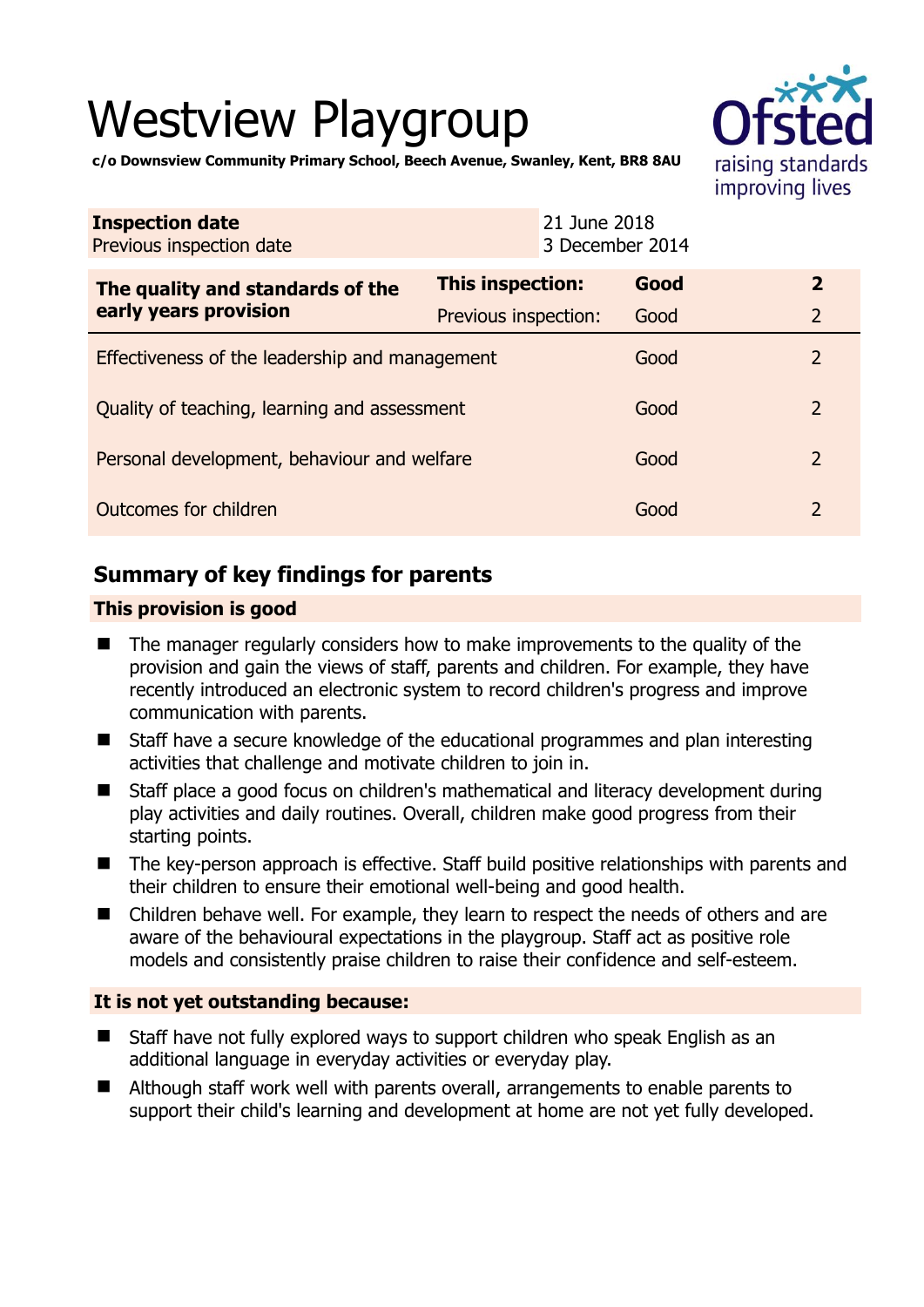# **What the setting needs to do to improve further**

## **To further improve the quality of the early years provision the provider should:**

- provide opportunities to include children's home languages in everyday activities or everyday play
- enhance partnerships with parents to support child's learning and development at home.

## **Inspection activities**

- The inspector observed children's play and staff interactions indoors and outdoors and observed the quality of teaching.
- The inspector carried out a joint observation with the manager.
- The inspector spoke to staff and children at appropriate times during the inspection.
- The inspector looked at children's records, evidence of staff and committee member's suitability, and a range of other documentation to safeguard children's welfare.
- The inspector took account of the parents' views spoken to on the day of the inspection.

# **Inspector**

Jane Winnan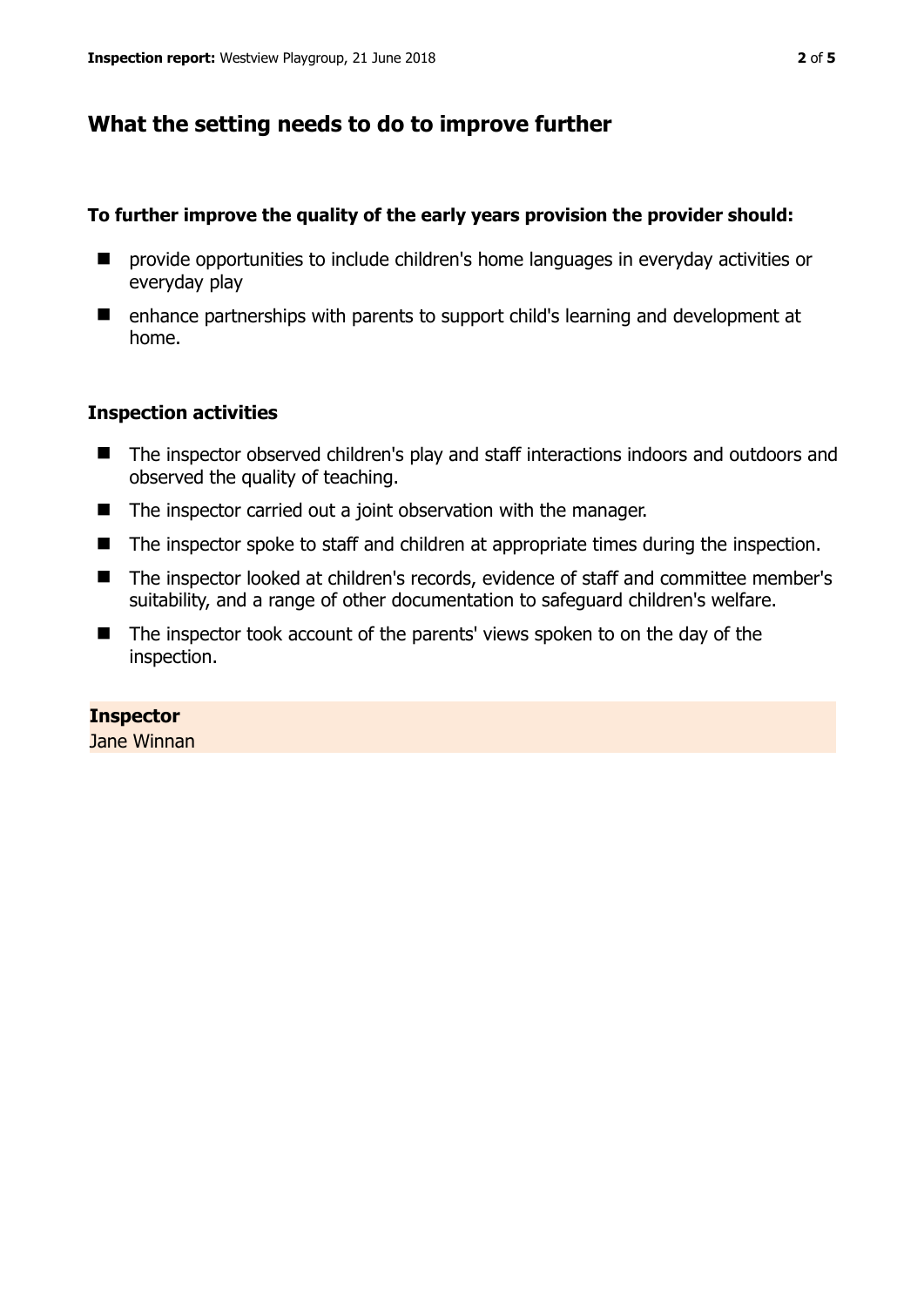# **Inspection findings**

## **Effectiveness of the leadership and management is good**

Safeguarding is effective. The manager and her staff team have a clear understanding of the procedures to follow if they have concerns for a child's welfare. She implements effective recruitment, vetting and induction procedures to ensure staff's suitability. The manager carries out effective supervision and meets with staff regularly to ensure they are confident in their roles and responsibilities. For example, she identifies training to continually improve staff performance and outcomes for children. Parents comment they are happy with their child's progress and the care their children receive. Risk assessments are effective and ensure the environment is safe for children. The manager has established positive relationships with outside professionals.

### **Quality of teaching, learning and assessment is good**

Staff use their observations and assessments of children to plan a good range of interesting activities for all ages of children. For example, they provide a tub of coloured rice and containers to fill, pour and measure. Children create a pretend habitat for dinosaurs in a tray to explore and investigate. Staff successfully build on children's interest in writing numbers and counting through a variety of activities and daily routines. For example, they teach children that a group of dinosaurs changes in quantity, when one or more is added or taken away. Staff support children to learn mathematical language, such as 'more' and 'least' as they make comparisons between different sets of objects.

### **Personal development, behaviour and welfare are good**

Children develop close bonds with staff, which helps them feel secure and well settled. Staff help children play harmoniously together and begin to make friendships. For example, they suggest children share an activity card and make a flower out of dough. Staff provide healthy snacks and encourage children to help in the preparation of meals. For instance, children help to lay the table and pour their own drinks, confident in their growing independence. Staff make the most of opportunities to talk to children about how they can keep themselves safe in the sun, such as wearing a hat outside. Children have opportunities to be active outdoors every day, to help support their good health and physical development. The manager and staff also plan interesting outings to the environmental centre to help children learn about the wider world around them.

# **Outcomes for children are good**

Children show a keen interest in developing their mathematical and literacy skills, ready for their move into school. For example, they write numbers, letters in their name and draw pictures of different people in their lives. Children are confident, engaged and concentrate well. Children are creative and use their imaginations well. For example, they make cupcakes with the dough and add cherries to the top. Children enjoy a range of stories, songs and rhymes. For instance, they participate in group sessions and join in enthusiastically with the actions.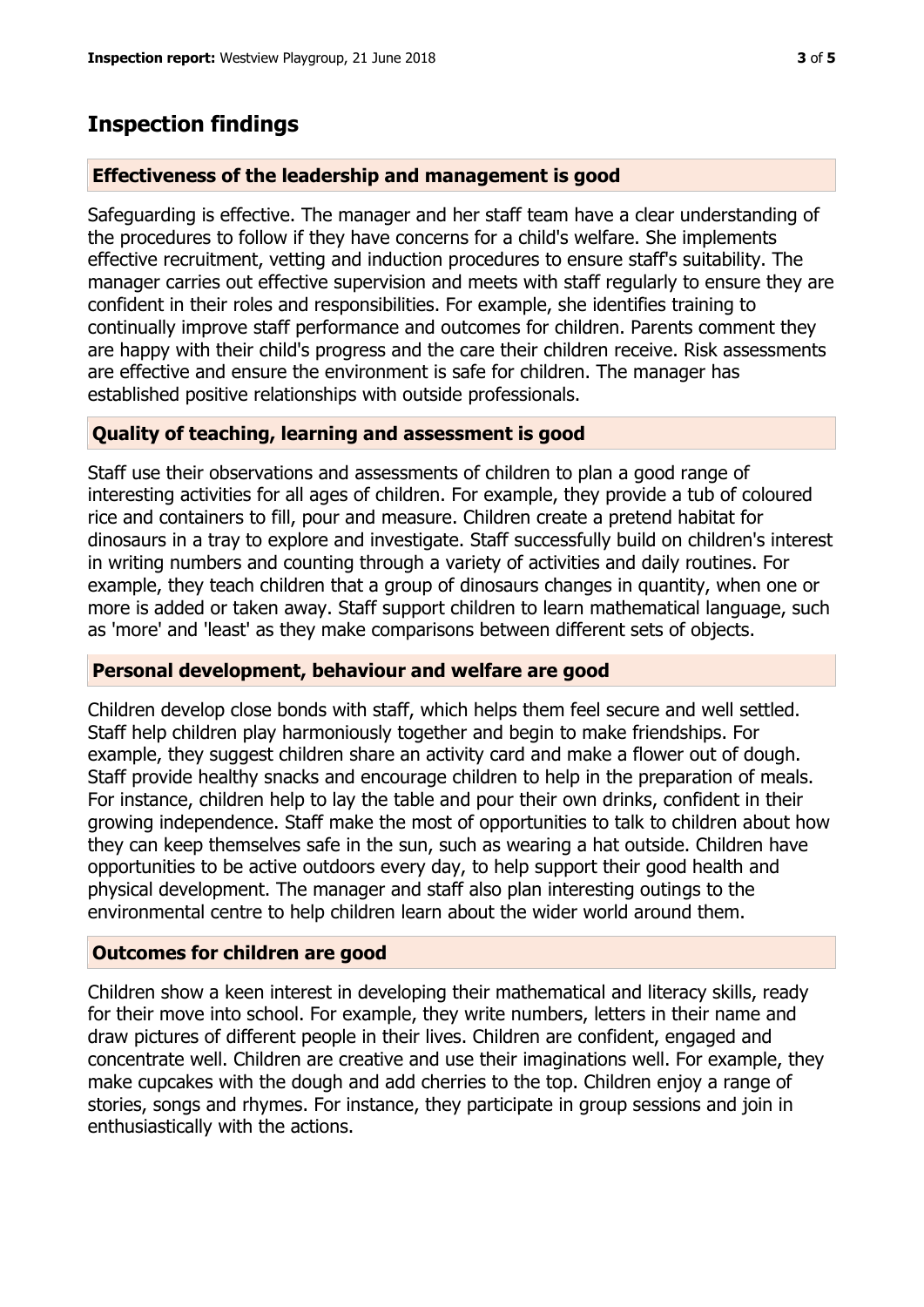# **Setting details**

| Unique reference number                             | 127772                                                                               |  |
|-----------------------------------------------------|--------------------------------------------------------------------------------------|--|
| <b>Local authority</b>                              | Kent                                                                                 |  |
| <b>Inspection number</b>                            | 1070226                                                                              |  |
| <b>Type of provision</b>                            | Sessional provision                                                                  |  |
| Day care type                                       | Childcare - Non-Domestic                                                             |  |
| <b>Registers</b>                                    | Early Years Register, Compulsory Childcare<br>Register, Voluntary Childcare Register |  |
| Age range of children                               | $2 - 4$                                                                              |  |
| <b>Total number of places</b>                       | 24                                                                                   |  |
| Number of children on roll                          | 49                                                                                   |  |
| Name of registered person                           | <b>Westview Playgroup Committee</b>                                                  |  |
| <b>Registered person unique</b><br>reference number | RP904674                                                                             |  |
| <b>Date of previous inspection</b>                  | 3 December 2014                                                                      |  |
| <b>Telephone number</b>                             | 07799 218129                                                                         |  |

Westview Playgroup registered in 1984. The playgroup provides funded early education for two-, three- and four-year-old children. The playgroup opens five days a week during term time. Sessions are 9am to midday Monday to Friday and also midday to 3pm on Monday, Tuesday, Wednesday and Friday. They operate a lunch club from midday to 1pm. There are eight members of staff, seven of whom hold relevant early years qualifications at level three.

This inspection was carried out by Ofsted under sections 49 and 50 of the Childcare Act 2006 on the quality and standards of provision that is registered on the Early Years Register. The registered person must ensure that this provision complies with the statutory framework for children's learning, development and care, known as the early years foundation stage.

Any complaints about the inspection or the report should be made following the procedures set out in the guidance 'Complaints procedure: raising concerns and making complaints about Ofsted', which is available from Ofsted's website: www.gov.uk/government/organisations/ofsted. If you would like Ofsted to send you a copy of the guidance, please telephone 0300 123 4234, or email enquiries@ofsted.gov.uk.